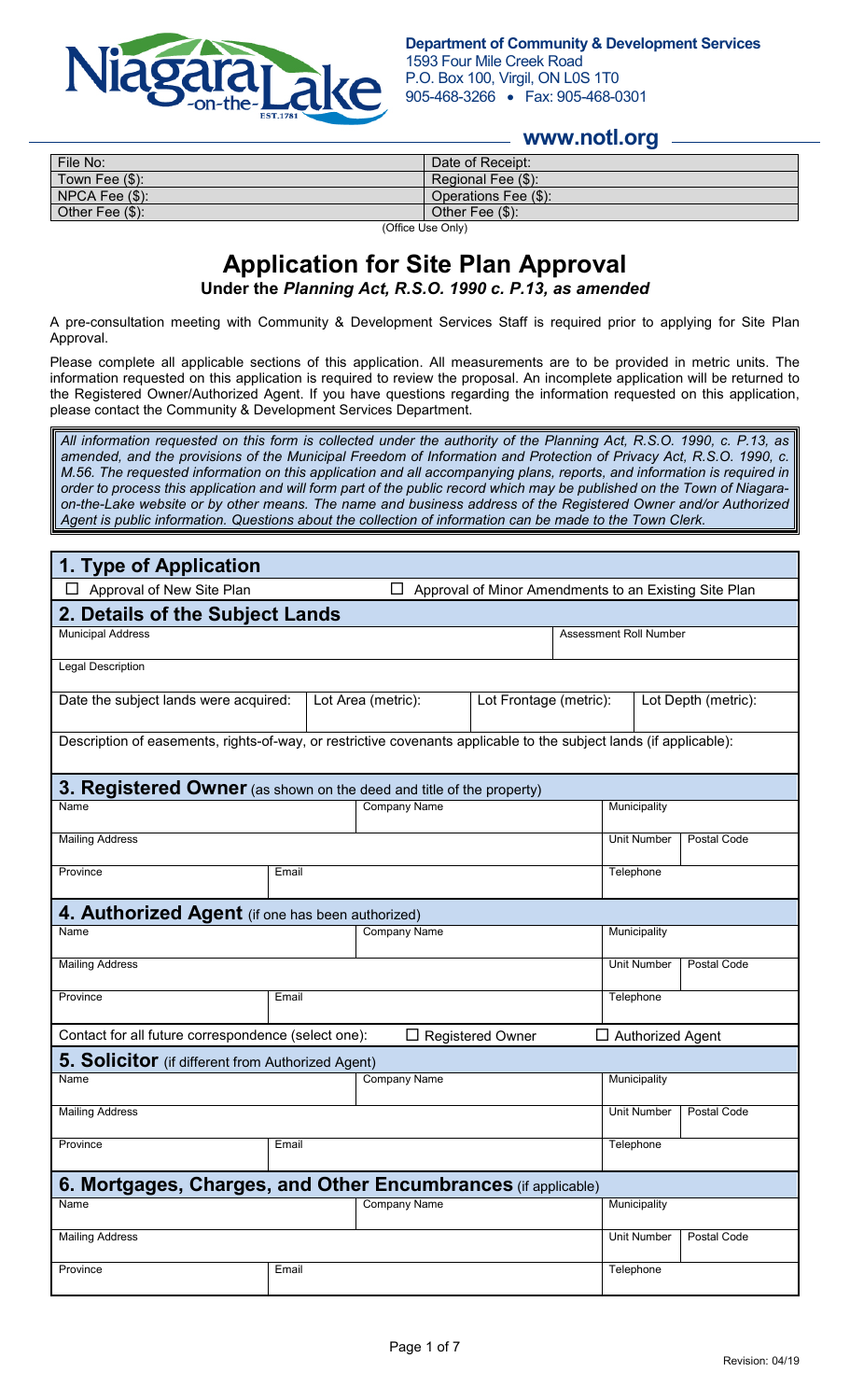Town of Niagara-on-the-Lake Application for Site Plan Approval

| <b>7. Access</b> (select all that apply)                                                                                 |                                                  |                  |                                                               |                                                         |                        |  |                               |  |            |                 |
|--------------------------------------------------------------------------------------------------------------------------|--------------------------------------------------|------------------|---------------------------------------------------------------|---------------------------------------------------------|------------------------|--|-------------------------------|--|------------|-----------------|
|                                                                                                                          | Identify how the subject lands will be accessed: |                  |                                                               |                                                         |                        |  |                               |  |            |                 |
| $\Box$ Public road maintained all year<br>$\Box$ Provincial highway<br>□ Niagara River Parkway                           |                                                  |                  |                                                               |                                                         |                        |  |                               |  |            |                 |
| $\Box$ Public road maintained seasonally                                                                                 |                                                  |                  |                                                               | $\Box$ Private easement/Right-of-way<br>$\Box$ Waterway |                        |  |                               |  |            |                 |
| If the subject lands will be accessed by a waterway only, identify the parking and docking facilities to be used and the |                                                  |                  |                                                               |                                                         |                        |  |                               |  |            |                 |
| approximate distance of these facilities from the subject lands to the nearest public road:                              |                                                  |                  |                                                               |                                                         |                        |  |                               |  |            |                 |
|                                                                                                                          |                                                  |                  |                                                               |                                                         |                        |  |                               |  |            |                 |
| <b>8. Servicing</b> (select all that apply)                                                                              |                                                  |                  |                                                               |                                                         |                        |  |                               |  |            |                 |
| Identify how the subject lands will be serviced:                                                                         |                                                  |                  |                                                               |                                                         |                        |  |                               |  |            |                 |
| <b>Water</b>                                                                                                             |                                                  |                  | <b>Sewage Disposal</b>                                        |                                                         |                        |  | <b>Storm Drainage</b>         |  |            |                 |
| $\Box$ Publicly owned and operated piped                                                                                 |                                                  |                  | $\Box$ Sewers<br>$\Box$ Publicly owned and operated           |                                                         |                        |  |                               |  |            |                 |
| water system                                                                                                             |                                                  |                  |                                                               |                                                         | sanitary sewage system |  |                               |  |            |                 |
| $\Box$ Privately owned and operated                                                                                      |                                                  |                  | $\Box$ Privately owned and operated<br>Ditches/swales         |                                                         |                        |  |                               |  |            |                 |
| individual well                                                                                                          |                                                  |                  | individual septic system                                      |                                                         |                        |  |                               |  |            |                 |
| $\Box$ Privately owned and operated<br>communal well                                                                     |                                                  |                  | $\Box$ Privately owned and operated<br>Other:<br>$\mathsf{L}$ |                                                         |                        |  |                               |  |            |                 |
|                                                                                                                          |                                                  |                  | communal septic system<br>$\Box$ Privy                        |                                                         |                        |  |                               |  |            |                 |
| $\Box$ Lake or other water body<br>$\Box$ Other:                                                                         |                                                  | $\perp$          | Other:                                                        |                                                         |                        |  |                               |  |            |                 |
|                                                                                                                          |                                                  |                  |                                                               |                                                         |                        |  |                               |  |            |                 |
| 9. Existing Building, Structures, and Uses                                                                               |                                                  |                  |                                                               |                                                         |                        |  |                               |  |            |                 |
| Describe the existing use(s) of the subject lands:                                                                       |                                                  |                  |                                                               |                                                         |                        |  |                               |  |            |                 |
|                                                                                                                          |                                                  |                  |                                                               |                                                         |                        |  |                               |  |            |                 |
| Type of building or structure                                                                                            |                                                  |                  |                                                               |                                                         |                        |  |                               |  |            |                 |
| Construction date                                                                                                        |                                                  |                  |                                                               |                                                         |                        |  |                               |  |            |                 |
| Existing use(s)                                                                                                          |                                                  |                  |                                                               |                                                         |                        |  |                               |  |            |                 |
| Front yard setback (m)                                                                                                   |                                                  |                  |                                                               |                                                         |                        |  |                               |  |            |                 |
| Rear yard setback (m)                                                                                                    |                                                  |                  |                                                               |                                                         |                        |  |                               |  |            |                 |
| Side yard setback (m)                                                                                                    |                                                  |                  |                                                               |                                                         |                        |  |                               |  |            |                 |
| Side yard setback (m)                                                                                                    |                                                  |                  |                                                               |                                                         |                        |  |                               |  |            |                 |
| Height (m)                                                                                                               |                                                  |                  |                                                               |                                                         |                        |  |                               |  |            |                 |
| Gross floor area (sq m)                                                                                                  |                                                  |                  |                                                               |                                                         |                        |  |                               |  |            |                 |
| Lot coverage (%)                                                                                                         |                                                  |                  |                                                               |                                                         |                        |  |                               |  |            |                 |
| Will any existing buildings or structures be demolished?<br>$\Box$ Yes<br>$\Box$ No                                      |                                                  |                  |                                                               |                                                         |                        |  |                               |  |            |                 |
| 10. Proposed Land Use(s) (select all that apply)                                                                         |                                                  |                  |                                                               |                                                         |                        |  |                               |  |            |                 |
|                                                                                                                          |                                                  | Number           | Lot                                                           |                                                         | <b>Gross Floor</b>     |  | Gross                         |  | Number     | Maximum         |
| Proposed Land Use(s)                                                                                                     |                                                  | of Units         | Coverage<br>(%)                                               |                                                         | Area (sq m)            |  | Leasable Floor<br>Area (sq m) |  | of Storeys | Height          |
| $\Box$ Multi-Attached Residential                                                                                        |                                                  |                  |                                                               |                                                         |                        |  |                               |  |            |                 |
| $\Box$ Apartment                                                                                                         |                                                  |                  |                                                               |                                                         |                        |  |                               |  |            |                 |
| $\Box$ Other Residential:                                                                                                |                                                  |                  |                                                               |                                                         |                        |  |                               |  |            |                 |
|                                                                                                                          |                                                  |                  |                                                               |                                                         |                        |  |                               |  |            |                 |
| <b>RESIDENTIAL TOTAL</b>                                                                                                 |                                                  |                  |                                                               |                                                         |                        |  |                               |  |            |                 |
| Commercial<br>ப                                                                                                          |                                                  |                  |                                                               |                                                         |                        |  |                               |  |            |                 |
| $\Box$ Industrial                                                                                                        |                                                  |                  |                                                               |                                                         |                        |  |                               |  |            |                 |
| $\Box$ Institutional:                                                                                                    |                                                  |                  |                                                               |                                                         |                        |  |                               |  |            |                 |
|                                                                                                                          |                                                  |                  |                                                               |                                                         |                        |  |                               |  |            |                 |
| $\Box$ Parks and Open Space                                                                                              |                                                  |                  |                                                               |                                                         |                        |  |                               |  |            |                 |
| $\Box$ Roads                                                                                                             |                                                  |                  |                                                               |                                                         |                        |  |                               |  |            |                 |
| $\Box$ Other:                                                                                                            |                                                  |                  |                                                               |                                                         |                        |  |                               |  |            |                 |
|                                                                                                                          |                                                  |                  |                                                               |                                                         |                        |  |                               |  |            |                 |
| NON-RESIDENTIAL TOTAL                                                                                                    |                                                  |                  |                                                               |                                                         |                        |  |                               |  |            |                 |
| <b>GRAND TOTAL</b>                                                                                                       |                                                  |                  |                                                               |                                                         |                        |  |                               |  |            |                 |
| Number of<br>Lot Coverage                                                                                                |                                                  | Lot Coverage (%) |                                                               |                                                         | Landscaped Open        |  | Landscaped                    |  |            | Outdoor Storage |
| <b>Buildings</b><br>(sq m)                                                                                               |                                                  |                  |                                                               |                                                         | Space (sq m)           |  | Open Space (%)                |  |            |                 |
| $\Box$ Yes<br>$\Box$ No                                                                                                  |                                                  |                  |                                                               |                                                         |                        |  |                               |  |            |                 |
|                                                                                                                          | 11. Proposed Number of Parking Spaces            |                  |                                                               |                                                         |                        |  |                               |  |            |                 |
| <b>Type of Parking Space</b>                                                                                             |                                                  | Surface          |                                                               |                                                         | Underground            |  | Above ground                  |  | Total      |                 |
| <b>Standard Parking Spaces</b>                                                                                           |                                                  |                  |                                                               |                                                         |                        |  |                               |  |            |                 |
| <b>Accessible Parking Spaces</b>                                                                                         |                                                  |                  |                                                               |                                                         |                        |  |                               |  |            |                 |
| <b>Bicycle Parking Spaces</b>                                                                                            |                                                  |                  |                                                               |                                                         |                        |  |                               |  |            |                 |
| <b>Loading Spaces</b>                                                                                                    |                                                  |                  |                                                               |                                                         |                        |  |                               |  |            |                 |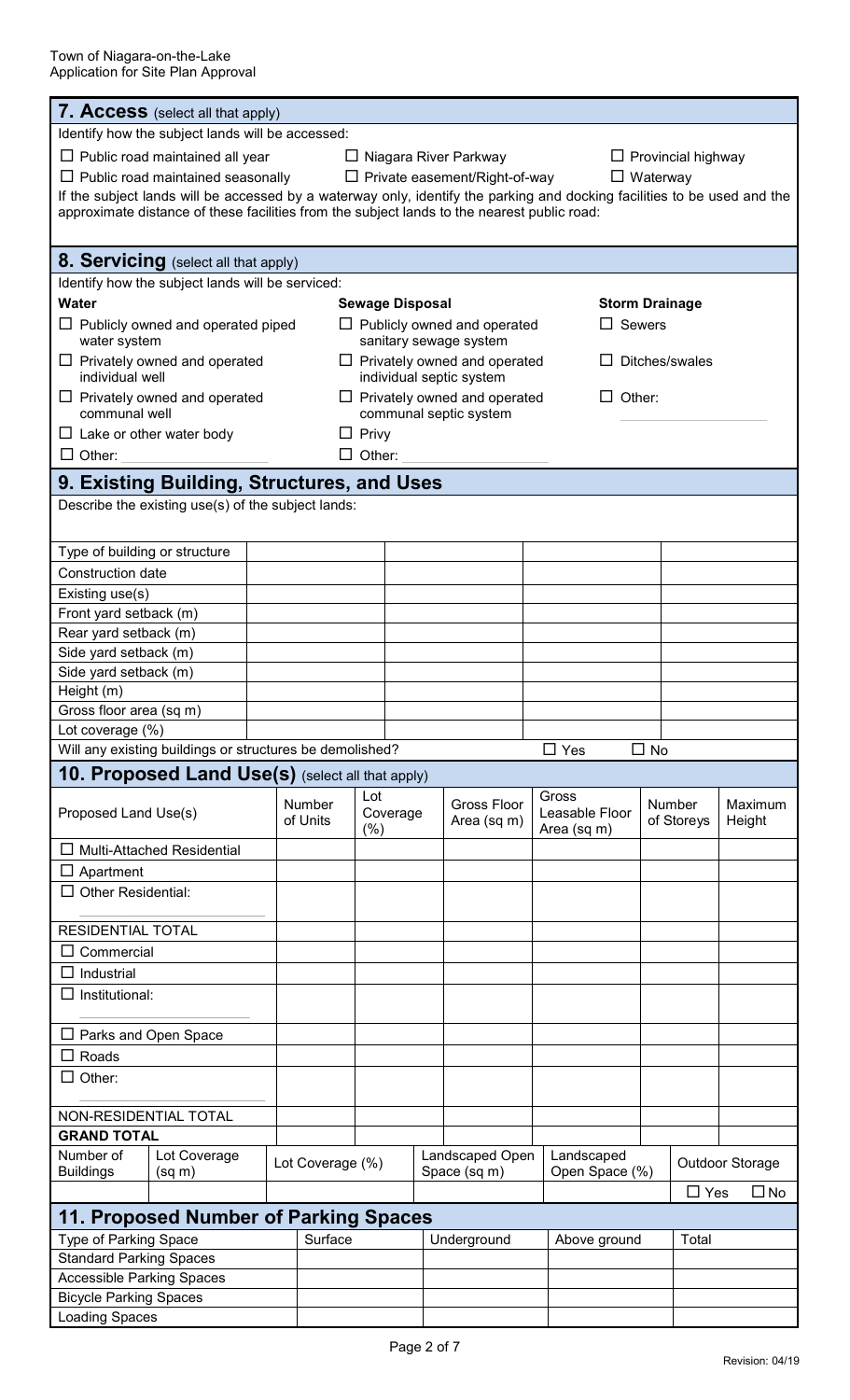| 12. Official Plan and Zoning Information                                                                                                                                                                                                                                                                                                                                                  |                                                                                         |                                                                                      |  |  |  |  |
|-------------------------------------------------------------------------------------------------------------------------------------------------------------------------------------------------------------------------------------------------------------------------------------------------------------------------------------------------------------------------------------------|-----------------------------------------------------------------------------------------|--------------------------------------------------------------------------------------|--|--|--|--|
| Existing Niagara Regional Official Plan designation(s) of the subject lands:                                                                                                                                                                                                                                                                                                              |                                                                                         |                                                                                      |  |  |  |  |
| Existing Town of Niagara-on-the-Lake Official Plan designation(s) of the subject lands:                                                                                                                                                                                                                                                                                                   |                                                                                         |                                                                                      |  |  |  |  |
| Existing Town of Niagara-on-the-Lake Zoning of the subject lands:                                                                                                                                                                                                                                                                                                                         |                                                                                         |                                                                                      |  |  |  |  |
| <b>13. Previous Applications</b> (if applicable)                                                                                                                                                                                                                                                                                                                                          |                                                                                         |                                                                                      |  |  |  |  |
| Have the subject lands ever been the subject of an application under the Planning Act, R.S.O. 1990,<br>$\Box$ Yes<br>c. P.13, as amended, for approval of a plan of subdivision or condominium, a consent, a minor<br>$\Box$ No<br>variance, a site plan, an official plan amendment, or a zoning by-law amendment?<br>$\Box$ Unknown<br>If yes, provide the information requested below. |                                                                                         |                                                                                      |  |  |  |  |
| <b>Application Type</b>                                                                                                                                                                                                                                                                                                                                                                   | <b>File Number</b>                                                                      | Status of the Application                                                            |  |  |  |  |
|                                                                                                                                                                                                                                                                                                                                                                                           |                                                                                         |                                                                                      |  |  |  |  |
|                                                                                                                                                                                                                                                                                                                                                                                           |                                                                                         |                                                                                      |  |  |  |  |
|                                                                                                                                                                                                                                                                                                                                                                                           |                                                                                         |                                                                                      |  |  |  |  |
|                                                                                                                                                                                                                                                                                                                                                                                           |                                                                                         |                                                                                      |  |  |  |  |
| <b>14. Concurrent Applications</b> (if applicable)                                                                                                                                                                                                                                                                                                                                        |                                                                                         |                                                                                      |  |  |  |  |
| <b>Application Type</b><br><b>File Number</b><br>Status of the Application                                                                                                                                                                                                                                                                                                                |                                                                                         |                                                                                      |  |  |  |  |
|                                                                                                                                                                                                                                                                                                                                                                                           |                                                                                         |                                                                                      |  |  |  |  |
|                                                                                                                                                                                                                                                                                                                                                                                           |                                                                                         |                                                                                      |  |  |  |  |
|                                                                                                                                                                                                                                                                                                                                                                                           |                                                                                         |                                                                                      |  |  |  |  |
|                                                                                                                                                                                                                                                                                                                                                                                           |                                                                                         |                                                                                      |  |  |  |  |
|                                                                                                                                                                                                                                                                                                                                                                                           |                                                                                         | 15. Checklist of Requirements for a Complete Application (all boxes must be checked) |  |  |  |  |
| The following plans, reports, and information must be submitted with this application in a digital format (pdf):                                                                                                                                                                                                                                                                          |                                                                                         |                                                                                      |  |  |  |  |
|                                                                                                                                                                                                                                                                                                                                                                                           | A copy of the Pre-Consultation Form;                                                    |                                                                                      |  |  |  |  |
| All applicable application fees (payable by cheque, cash, or debit);                                                                                                                                                                                                                                                                                                                      |                                                                                         |                                                                                      |  |  |  |  |
| Property Index Map(s) of the subject lands from the Land Registry Office, dated within one (1)                                                                                                                                                                                                                                                                                            |                                                                                         |                                                                                      |  |  |  |  |
| month of receipt of this application;                                                                                                                                                                                                                                                                                                                                                     |                                                                                         |                                                                                      |  |  |  |  |
| Parcel Register(s) (including all PIN printouts and Legal Instruments) of the subject lands from the<br>ப<br>Land Registry Office, dated within one (1) month of receipt of this application;                                                                                                                                                                                             |                                                                                         |                                                                                      |  |  |  |  |
| ப                                                                                                                                                                                                                                                                                                                                                                                         | The Reference Plan(s) included in the legal description of the subject lands, to scale; |                                                                                      |  |  |  |  |
| A Site Plan of the subject lands, to scale;<br>ப                                                                                                                                                                                                                                                                                                                                          |                                                                                         |                                                                                      |  |  |  |  |
| ப                                                                                                                                                                                                                                                                                                                                                                                         | A Landscape Plan and Landscape Detail of the subject lands, to scale;                   |                                                                                      |  |  |  |  |
|                                                                                                                                                                                                                                                                                                                                                                                           |                                                                                         |                                                                                      |  |  |  |  |

- $\Box$  Architectural Elevations for all proposed buildings, to scale;
- $\Box$  Floor Plans (all floors) for all proposed buildings, to scale;
- $\Box$  Site Servicing and Grading Plan of the subject lands, to scale;
- $\Box$  All required plans, reports, and information identified on the Pre-Consultation Form;

*This application will be circulated to various agencies for review and comment. Where the scope or nature of the application requires input from a large number of agencies, additional copies of this application and accompanying plans, reports, and information may be required.*

# **16. Checklist of Plan Requirements** (all applicable boxes must be checked)

Plans and drawings accompanying this application must show the following information, in metric units: **Site Plan:** 

- $\Box$  Town signing block (to be provided by the Town);
- $\Box$  north arrow;
- $\square$  metric scale;
- $\Box$  the boundaries and dimension of the subject lands;
- $\Box$  the existing use(s) of the subject lands and adjacent lands;
- $\Box$  existing and proposed buildings and structures, including:
	- $\square$  exterior dimensions;
	- $\square$  gross floor area;
	- $\Box$  setback to property lines;
	- $\square$  building separation;
	- $\square$  entrances and/or exits;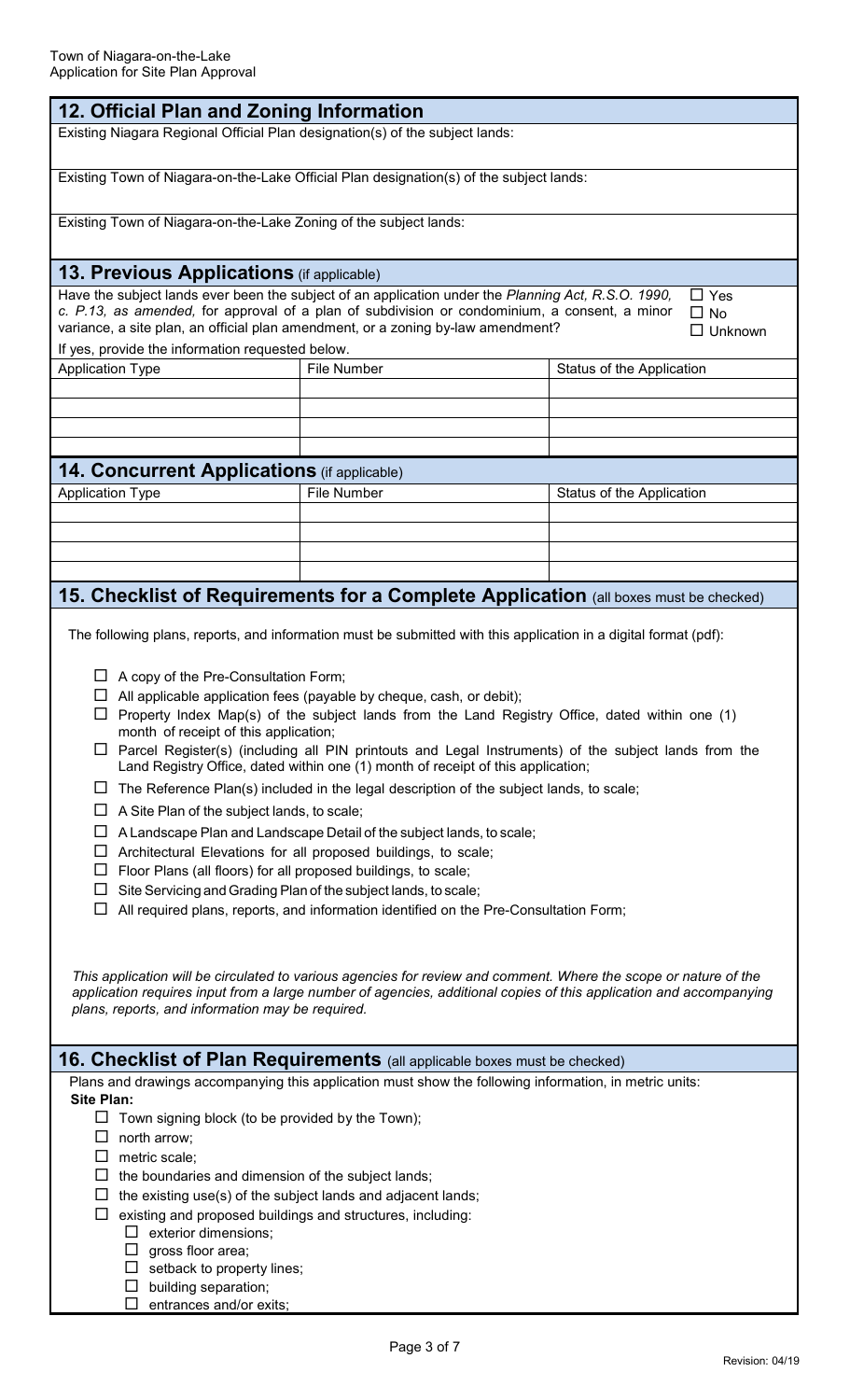|        | note for each existing building and structures identifying if it will remain or be removed;                           |
|--------|-----------------------------------------------------------------------------------------------------------------------|
|        | natural features, including:                                                                                          |
|        | $\Box$ watercourses and waterbodies;                                                                                  |
|        | top-of-bank and/or 100-year floodline;<br>ப                                                                           |
|        | $\Box$ wetlands;                                                                                                      |
|        | $\Box$ wooded areas;                                                                                                  |
|        | $\Box$ existing trees and hedges;                                                                                     |
| ப      | artificial features, including:                                                                                       |
|        | $\Box$ berms;<br>$\Box$ ditches;                                                                                      |
|        | $\square$ swales;                                                                                                     |
|        | $\square$ ponds;                                                                                                      |
|        | $\Box$ wells;                                                                                                         |
|        | top-of-bank and/or 100-year floodline;<br>⊔                                                                           |
| $\Box$ | parking areas, including:                                                                                             |
|        | $\Box$ surface treatment;                                                                                             |
|        | $\Box$ pavement markings;                                                                                             |
|        | $\Box$ curbing and curb-cuts;                                                                                         |
|        | $\Box$ speed bumps or other traffic calming measures;                                                                 |
|        | $\Box$ numbered parking spaces;                                                                                       |
|        | typical parking space dimensioned;<br>⊔                                                                               |
|        | $\Box$ accessible parking spaces;                                                                                     |
|        | $\Box$ aisle widths;                                                                                                  |
| ப      | vehicle entranceways, access driveways, and interior roadways;                                                        |
|        | interior sidewalks, paths, walkways, including dimensions;                                                            |
| ப      | sidewalks (1.5 metres width) along frontage of property;                                                              |
| ப      | retaining walls;                                                                                                      |
|        | protective railings;                                                                                                  |
| ப      | emergency/fire access routes, including centre line radii;                                                            |
| ப      | loading areas, including dimensions;                                                                                  |
| ப      | parks, including areas and dimensions;                                                                                |
| ⊔      | easements, road widenings, and right-of-way's, including dimensions;                                                  |
|        | $\Box$ fences, including enlarged detail;                                                                             |
| □      | lighting fixtures, including enlarged detail;                                                                         |
|        | $\Box$ site signage, including enlarged detail;                                                                       |
| ப      | bollards, including enlarged detail;                                                                                  |
| ப      | garbage enclosures, screening, and buffering, including enlarged detail;                                              |
| ப      | mechanical and electrical equipment, screening, and buffering, including enlarged detail;                             |
| ப      | existing and proposed contours and/or spot elevations, benchmarks, elevations of roads, and elevations at             |
|        | adjacent property boundaries;                                                                                         |
| ப      | phasing of the proposed development;                                                                                  |
| ப      | a site statistics table, including:                                                                                   |
|        | $\Box$ total site area (m or ha);                                                                                     |
|        | $\Box$ total gross floor area (sq m);                                                                                 |
|        | $\Box$ lot coverage (m and %);<br>$\Box$ landscaped open space (m and %);                                             |
|        | $\Box$ total number of parking spaces required, as per the Zoning By-law;                                             |
|        | $\Box$ total number of parking spaces provided;                                                                       |
|        | $\Box$ total number of units; and                                                                                     |
|        | $\Box$ site density (net/gross).                                                                                      |
|        | Landscape Plan:                                                                                                       |
|        | $\Box$ Town signing block (to be provided by the Town);                                                               |
|        | existing trees and vegetation;                                                                                        |
| ⊔      | note for each existing tree, vegetative feature, or other significant landscape feature identifying if it will remain |
|        | or be removed;                                                                                                        |
|        | $\Box$ all vegetative planting, including quantity and plant species;                                                 |
| ப      | grassed areas;                                                                                                        |
|        | $\Box$ vegetative screening or buffering;                                                                             |
| $\Box$ | patios, decks, and gazebos, including dimensions;                                                                     |
| ப      | ornamental ponds;                                                                                                     |
| ப      | ornamental features;                                                                                                  |
| ப      | berms;                                                                                                                |
| ப      | interior sidewalks, paths, and walkways, including surface treatment and dimensions;                                  |
| ப      | sidewalks (1.5 metres width) along frontage of property;                                                              |
| ப      | botanical and common name of each plant species;                                                                      |
| ⊔      | quantity of each plant species;                                                                                       |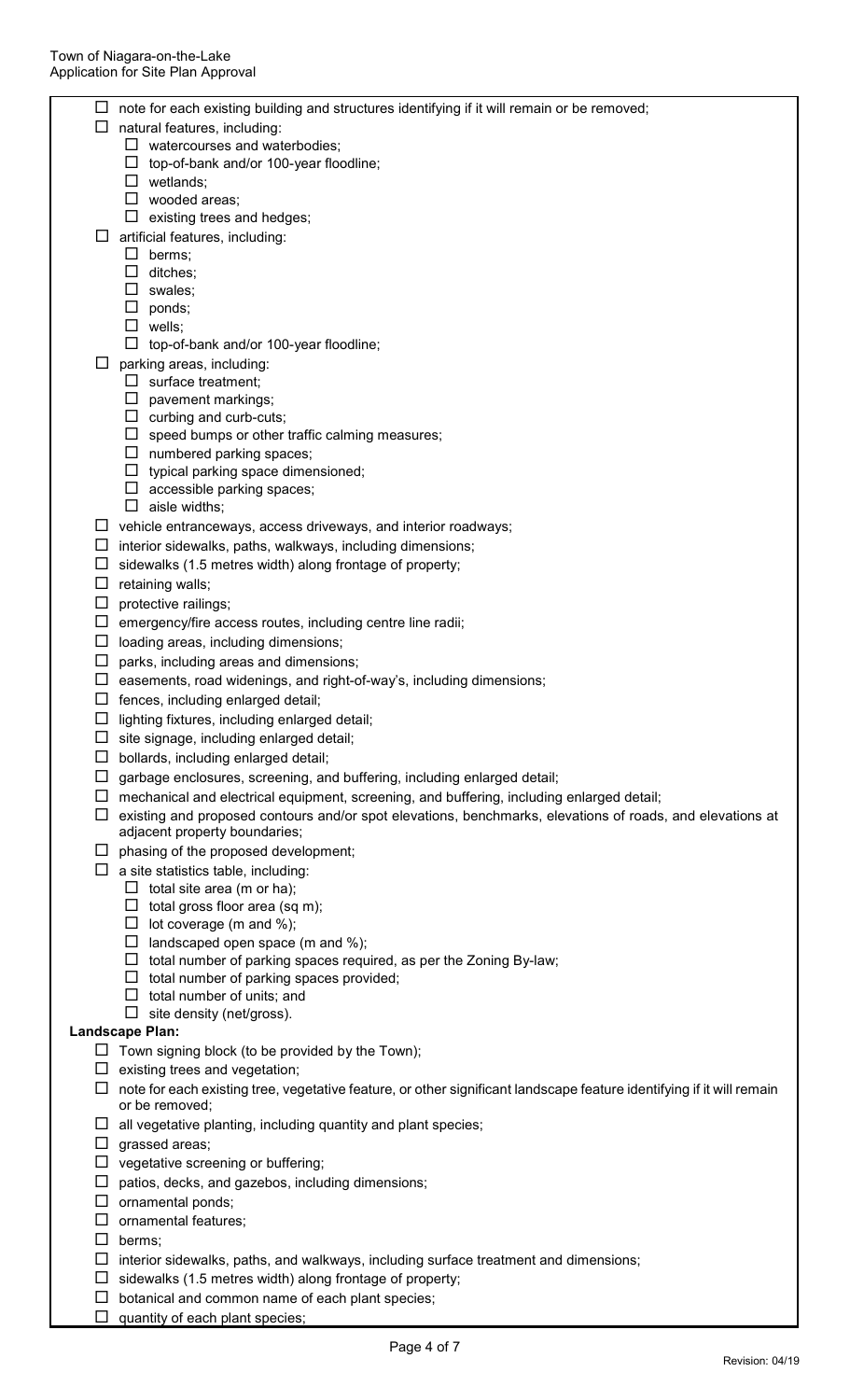| $\Box$ height of each plant species at maturity;<br>caliper of each plant species;                                                 |
|------------------------------------------------------------------------------------------------------------------------------------|
| NOTE: Please refer to the Town's Landscape Guidelines for Development Applications for recommended landscape                       |
| standards and specifications.                                                                                                      |
| <b>Architectural Elevations:</b>                                                                                                   |
| Town signing block (to be provided by the Town);<br>ப                                                                              |
| architectural drawings of four (4) building faces for each existing (remaining) and proposed building;                             |
| building height;<br>ப                                                                                                              |
| exterior finish, including materials and colours;<br>Ц                                                                             |
| elevations of finished grade, floor, and roof;<br>ப                                                                                |
| window, door, roof, and entranceway treatment(s); and<br>ப                                                                         |
| $\Box$<br>special features.                                                                                                        |
| <b>Floor Plans:</b>                                                                                                                |
| layout of all interior walls and rooms for each floor within each proposed building or existing building that will<br>ப<br>remain; |
| $\Box$ proposed use of each room; and                                                                                              |
| gross floor area of each room.<br>$\Box$                                                                                           |
| <b>Site Servicing and Grading Plan:</b>                                                                                            |
| $\Box$ Town signing block (to be provided by the Town);                                                                            |
| existing and proposed grades and floor elevations, including top of foundation and apron elevations;<br>ப                          |
| $\Box$<br>manholes;                                                                                                                |
| easements, road widenings, and right-of-way's, including dimensions;<br>ப                                                          |
| vehicle entranceways, access driveways, and interior roadways;<br>ப                                                                |
| emergency/fire access routes, including centre line radii;<br>ப                                                                    |
| septic bed, including approximate dimensions;<br>ப                                                                                 |
| location of sidewalks (1.5 metres width) along frontage of property;<br>ப                                                          |
| existing and proposed sanitary sewer system, including sizes, grades, and invert elevations;<br>ப                                  |
| drainage and stormwater management including:<br>ப                                                                                 |
| catch basins and soakaways;<br>ப                                                                                                   |
| ponding areas;<br>ப                                                                                                                |
| $\Box$ impediments to the free flow of water;<br>$\Box$ the intended direction of surface flows;                                   |
| on-site stormwater management facilities for quantity and quality controls;                                                        |
| overland flows;                                                                                                                    |
| Stormwater Management Report (if applicable);                                                                                      |
| water distribution system, including:                                                                                              |
| $\Box$ watermains, including sizes;                                                                                                |
| $\Box$ existing and proposed fire hydrants;                                                                                        |
| $\Box$ firefighting connections;                                                                                                   |
| utility servicing arrangements, including:<br>ப                                                                                    |
| $\Box$ underground utility lines;                                                                                                  |
| $\Box$ aerial utility lines;                                                                                                       |
| $\Box$ hydro poles;                                                                                                                |
| $\Box$ meters, including sizes;                                                                                                    |
| $\Box$ transformers;<br>$\Box$ vaults;                                                                                             |
| valves;                                                                                                                            |
| surface treatment and grading of:                                                                                                  |
| $\Box$ parking areas;                                                                                                              |
| interior roads and driveways;                                                                                                      |
| ramps;<br>ப                                                                                                                        |
| sidewalks, paths, and walkways;                                                                                                    |
| curbing; and<br>ப                                                                                                                  |
| retaining walls.<br>$\Box$                                                                                                         |
| Detail Drawings (if applicable):                                                                                                   |
| $\Box$ fence detail, including:                                                                                                    |
| architectural drawing of fence section;                                                                                            |
| dimensions;                                                                                                                        |
| materials;<br>colours;<br>$\Box$                                                                                                   |
|                                                                                                                                    |

- $\Box$  lighting fixtures, including:
	- $\Box$  total number of lighting fixtures
	- $\Box$  architectural drawing of each lighting fixture type;
	- $\Box$  height(s) and dimensions;
	- $\square$  materials;
	- $\Box$  colours;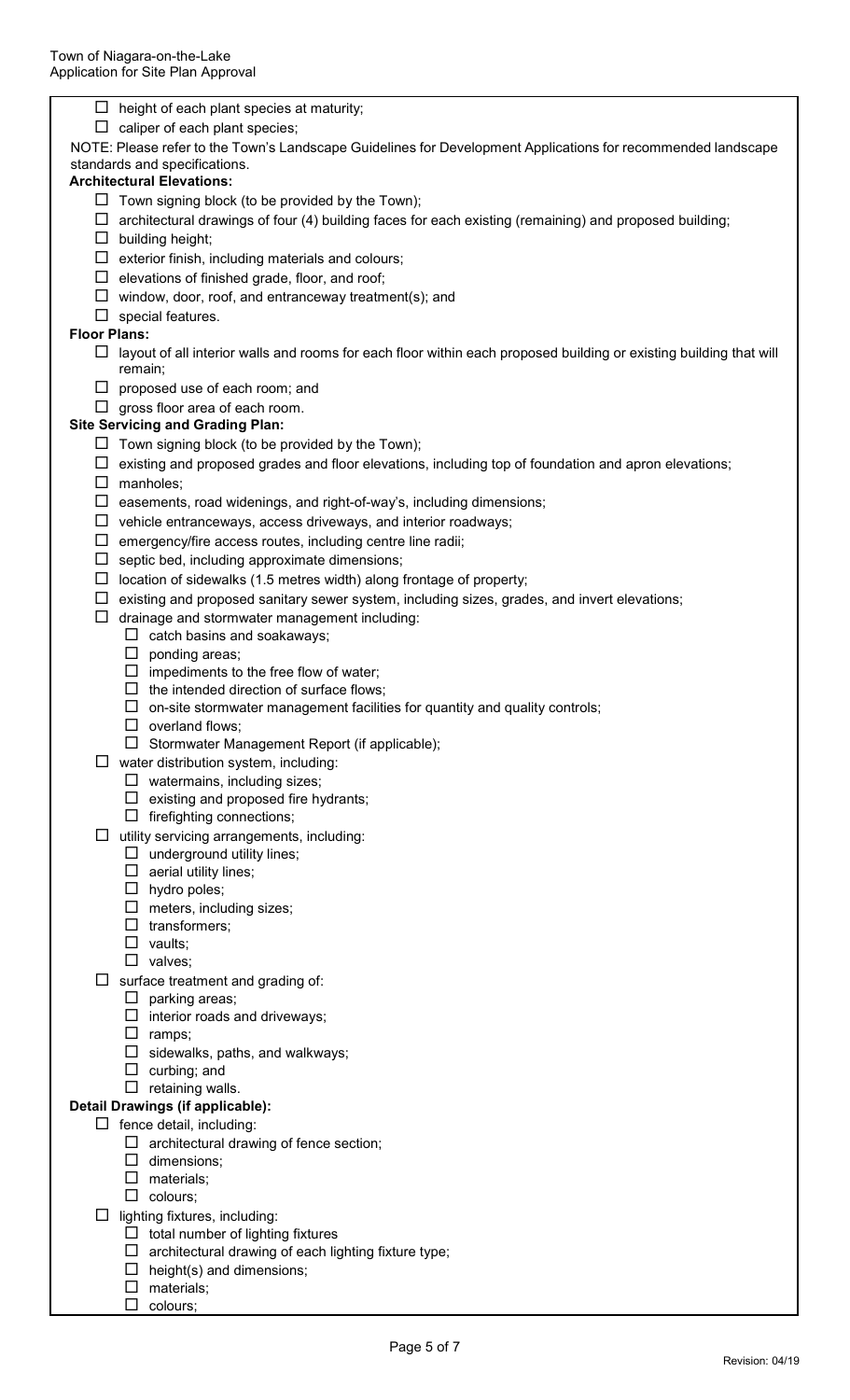|                         | Ц.                                                                                | site signage, including:                                                                 |      |                                                                                                             |  |  |  |
|-------------------------|-----------------------------------------------------------------------------------|------------------------------------------------------------------------------------------|------|-------------------------------------------------------------------------------------------------------------|--|--|--|
|                         |                                                                                   | $\Box$ architectural drawing of each sign type;<br>$\Box$ height(s) and dimensions;      |      |                                                                                                             |  |  |  |
|                         |                                                                                   | $\Box$ note indicating whether the sign is illuminated;                                  |      |                                                                                                             |  |  |  |
|                         |                                                                                   | $\Box$ materials;                                                                        |      |                                                                                                             |  |  |  |
|                         |                                                                                   | $\Box$ colours;                                                                          |      |                                                                                                             |  |  |  |
|                         |                                                                                   | bollards, including:                                                                     |      |                                                                                                             |  |  |  |
|                         |                                                                                   | $\Box$ architectural drawing of each bollard type;                                       |      |                                                                                                             |  |  |  |
|                         |                                                                                   | $\Box$ dimensions                                                                        |      |                                                                                                             |  |  |  |
|                         |                                                                                   | $\Box$ materials;                                                                        |      |                                                                                                             |  |  |  |
|                         |                                                                                   | $\Box$ colours;                                                                          |      |                                                                                                             |  |  |  |
|                         |                                                                                   | garbage enclosures, including:                                                           |      |                                                                                                             |  |  |  |
|                         |                                                                                   | $\Box$ architectural drawing of each garbage enclosure type;                             |      |                                                                                                             |  |  |  |
|                         |                                                                                   | $\Box$ architectural drawing of buffering/screening;                                     |      |                                                                                                             |  |  |  |
|                         |                                                                                   | $\Box$ dimensions;                                                                       |      |                                                                                                             |  |  |  |
|                         |                                                                                   | $\square$ materials;                                                                     |      |                                                                                                             |  |  |  |
|                         |                                                                                   | $\Box$ colours;                                                                          |      |                                                                                                             |  |  |  |
|                         |                                                                                   | mechanical and electrical equipment, including:                                          |      |                                                                                                             |  |  |  |
|                         | $\Box$ architectural drawing of each piece of mechanical or electrical equipment; |                                                                                          |      |                                                                                                             |  |  |  |
|                         |                                                                                   | $\Box$ architectural drawing of buffering/screening;                                     |      |                                                                                                             |  |  |  |
|                         | $\Box$ dimensions:                                                                |                                                                                          |      |                                                                                                             |  |  |  |
|                         | $\Box$ materials; and                                                             |                                                                                          |      |                                                                                                             |  |  |  |
|                         | П                                                                                 | colours.                                                                                 |      |                                                                                                             |  |  |  |
|                         |                                                                                   | drawings that accompany this application, based on the scope and nature of the proposal. |      | Community & Development Services Staff may request that additional information be provided in the plans and |  |  |  |
|                         |                                                                                   | 17. Plans, Reports, and Information Submitted with this Application                      |      |                                                                                                             |  |  |  |
|                         |                                                                                   | Identify all plans, reports, and information submitted with this application:            |      |                                                                                                             |  |  |  |
| No.                     | Title                                                                             |                                                                                          | Date | Author                                                                                                      |  |  |  |
| 1                       |                                                                                   |                                                                                          |      |                                                                                                             |  |  |  |
| $\overline{\mathbf{c}}$ |                                                                                   |                                                                                          |      |                                                                                                             |  |  |  |
| $\overline{3}$          |                                                                                   |                                                                                          |      |                                                                                                             |  |  |  |
| 4                       |                                                                                   |                                                                                          |      |                                                                                                             |  |  |  |
| $\mathbf 5$             |                                                                                   |                                                                                          |      |                                                                                                             |  |  |  |
| $\,6$                   |                                                                                   |                                                                                          |      |                                                                                                             |  |  |  |
| $\overline{7}$          |                                                                                   |                                                                                          |      |                                                                                                             |  |  |  |
| 8                       |                                                                                   |                                                                                          |      |                                                                                                             |  |  |  |
| 9                       |                                                                                   |                                                                                          |      |                                                                                                             |  |  |  |
| 10                      |                                                                                   |                                                                                          |      |                                                                                                             |  |  |  |
| 11                      |                                                                                   |                                                                                          |      |                                                                                                             |  |  |  |
| 12                      |                                                                                   |                                                                                          |      |                                                                                                             |  |  |  |
|                         |                                                                                   | 18. Acknowledgement and Agreement of Registered Owner                                    |      |                                                                                                             |  |  |  |

### **I,** \_\_\_\_\_\_\_\_\_\_\_\_\_\_\_\_\_\_\_\_\_\_\_\_\_\_\_\_\_\_\_\_\_\_\_\_\_ **AM THE REGISTERED OWNER OF THE SUBJECT LANDS AND**

 *(Name of Registered Owner/Company)*

**I ACKNOWLEDGE AND AGREE** that all information requested on this form is collected under the authority of the *Planning Act, R.S.O. 1990, c. P.13, as amended*, and the provisions of the *Municipal Freedom of Information and Protection of Privacy Act, R.S.O. 1990, c. M.56*. The information is required in order to process this application and forms part of the public record which may be published on the Town of Niagara-on-the-Lake website or by other means. The name and business address of the Registered Owner and/or Authorized Agent is public information.

**I ACKNOWLEDGE AND AGREE** that the Town of Niagara-on-the-Lake, its employees and agents may enter onto my property to view, photograph and survey my property as necessary for this application.

**I ACKNOWLEDGE AND AGREE** that all costs of processing this application shall be paid for by the Registered Owner. The Registered Owner shall reimburse the Town of Niagara-on-the-Lake, upon demand, for all costs incurred by the Town of Niagara-on-the-Lake in respect of this application. Without limiting the foregoing, the Registered Owner acknowledges and agrees to pay such expenses regardless of whether or not this application is approved or proceeded with and are not refundable. If costs are not paid by the due date imposed by the Town of Niagara-onthe-Lake, the Registered Owner understands and acknowledges that the costs will be added to the tax bill of the subject lands and collected in like manner as property taxes.

\_\_\_\_\_\_\_\_\_\_\_\_\_\_\_\_\_\_\_\_\_\_\_\_\_\_\_\_\_\_\_\_\_\_\_\_\_\_  *(Signature of Registered Owner)*

\_\_\_\_\_\_\_\_\_\_\_\_\_\_\_\_\_\_\_\_\_\_\_\_\_\_\_\_\_\_\_\_\_\_\_\_\_\_  *(Date)*